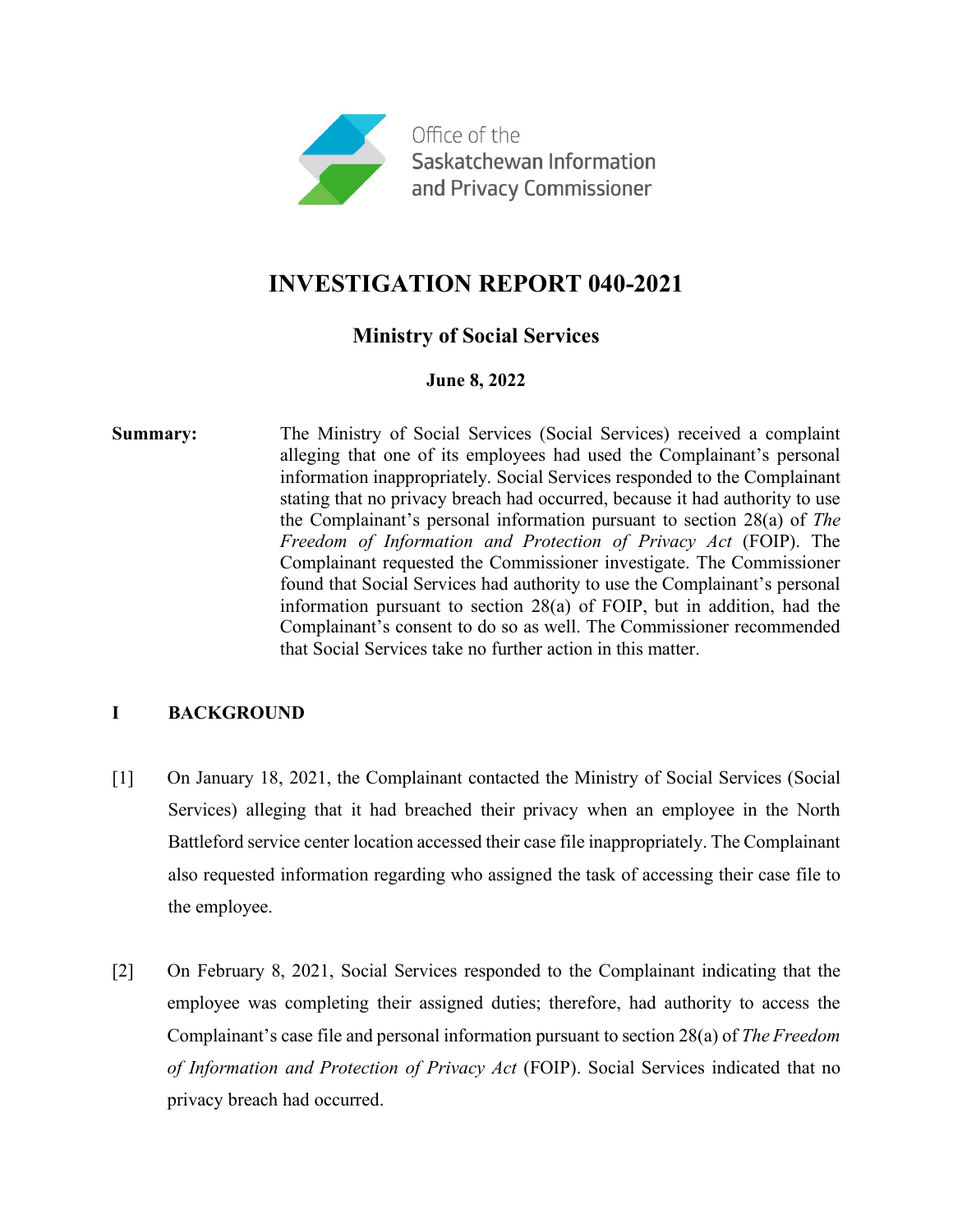- [3] On March 12, 2021, the Complainant requested my office investigate the matter.
- [4] On March 16, 2021, my office notified Social Services and the Complainant of my office's intention to undertake an investigation. My office requested a copy of Social Services' internal investigation report regarding the matter. My office also invited the Complainant to provide any further details regarding the alleged breach of privacy that they wish to provide.
- [5] On May 14, 2021, Social Services provided its internal investigation report to my office. The Complainant did not provide anything further to my office.

#### **II DISCUSSION OF THE ISSUES**

#### **1. Do I have jurisdiction?**

[6] Social Services qualifies as a "government institution" pursuant to section  $2(1)(d)(i)$  of FOIP. Therefore, I have jurisdiction to conduct this investigation.

#### **2. Is the Complainant's personal information involved?**

- [7] In order for FOIP to be engaged in a privacy breach, there must be personal information involved, as defined by section 24(1) of FOIP.
- [8] In its internal investigation report to my office, Social Services provided background and explained that the Complainant had initially filed an access to information request with Social Services. Upon review of the responsive record that the Complainant received from Social Services, they noticed two tasks were completed by an employee based in the North Battleford service center. As the Complainant did not live in North Battleford at that time, they did not understand why the employee would access their file.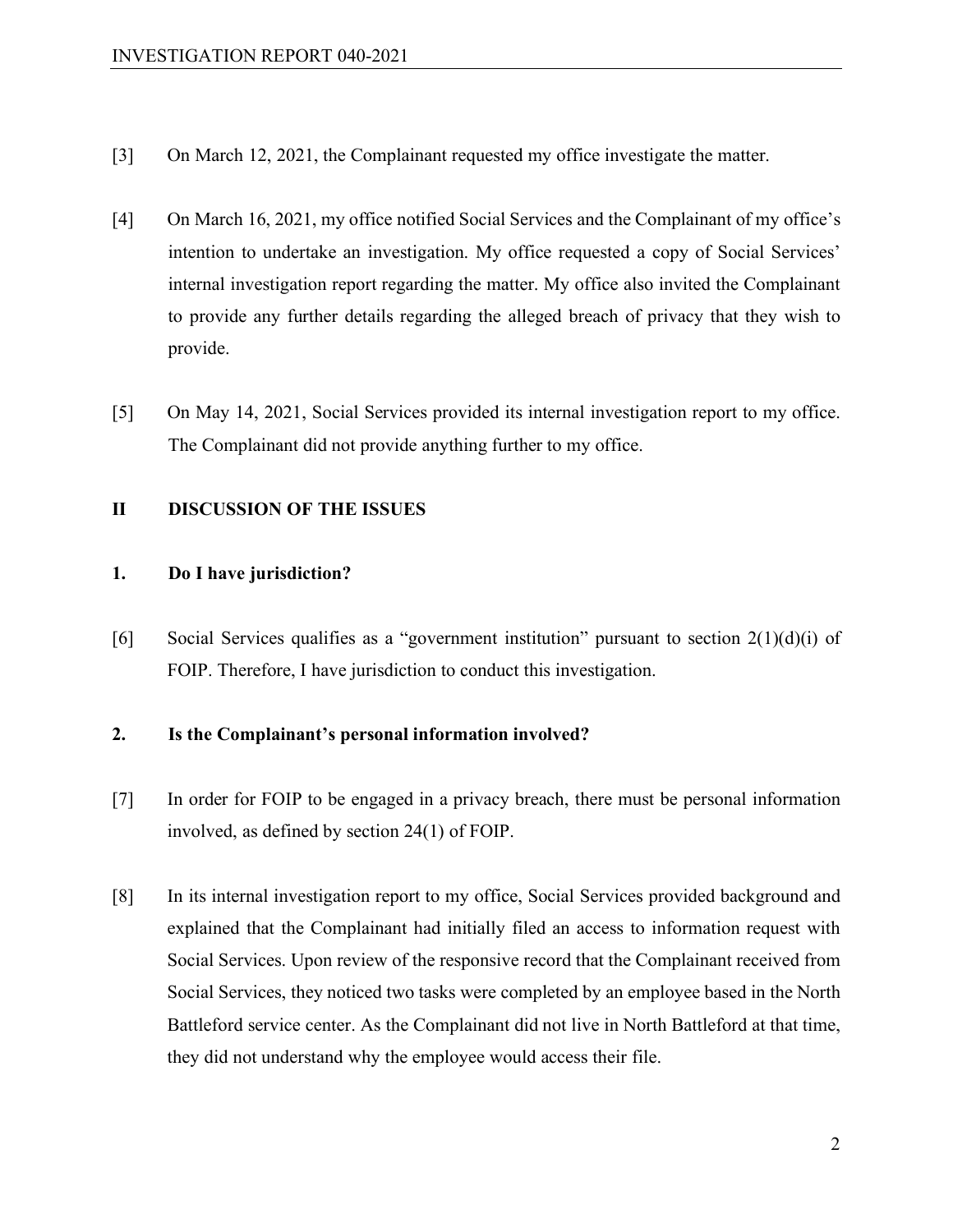- [9] Social Services further explained that the Complainant was on two different income assistance programs at two separate times:
	- Social Assistance Program (SAP) while residing in North Battleford during September 2016 to March 2017; and
	- Saskatchewan Income Support (SIS) while residing in Saskatoon during September 2019 to the time of the complaint (early 2021).
- [10] In its internal investigation report to my office, Social Services indicated that following the Complainant's privacy concern, it had conducted an audit of their file. The audit indicated that the employee viewed the following two data elements on April 1, 2020 to close the assigned tasks:
	- Full Name

…

…

- Case number
- [11] Social Services did not list the specific sections pursuant to section 24 of FOIP for each data element. However, upon review of the information, my office noted that the data elements listed above would qualify as personal information as defined by sections 24(1)(d) and  $(k)(i)$  of FOIP, which provide as follows:

**24**(1) Subject to sections (1.1) and (2), **"personal information"** means personal information about an identifiable individual that is recorded in any form, and includes:

(d) any identifying number, symbol or other particular assigned to the individual, other than the individual's health services number as defined in *The Health Information Protection Act*;

- (k) the name of the individual where:
	- (i) it appears with other personal information that relates to the individual; or …
- [12] Therefore, I find that the Complainant's personal information is involved pursuant to sections  $24(1)(d)$  and  $(k)(i)$  of FOIP. As such, FOIP is engaged and the privacy rules outlined in Part IV of FOIP will guide this investigation.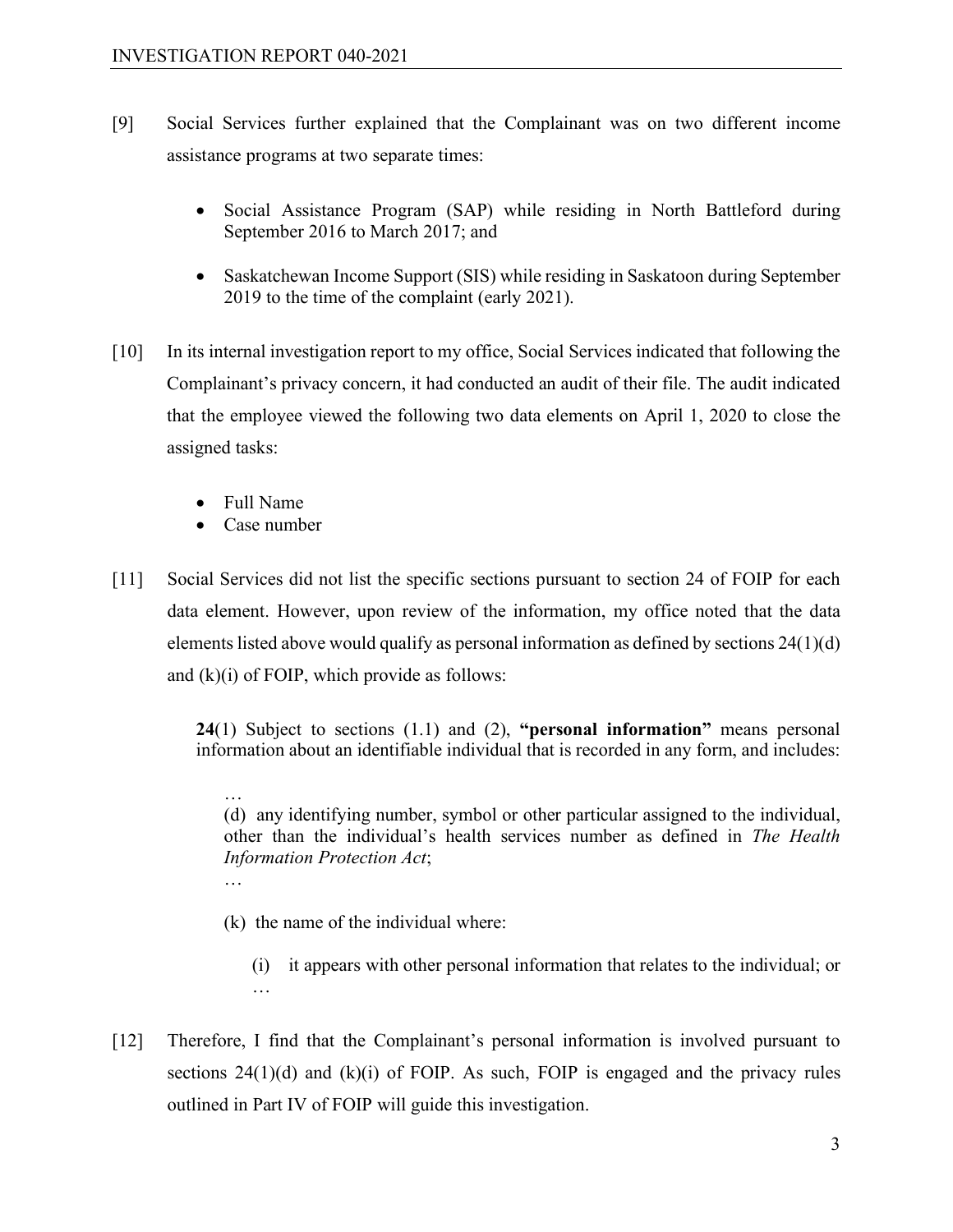…

#### **3. Did Social Services have authority to use the Complainant's personal information?**

- [13] Once personal information is established, the next step is to consider which of the three primary privacy activities are engaged, i.e. collection, use and/or disclosure. Next, authority for the privacy activity would need to be established. Where there is no authority established, a privacy breach has occurred.
- [14] To "use" means to reference or manipulate personal information by a government institution that has possession or control of the information, but does not include the disclosure to another separate entity [\(Review Report 395-2019, 396-2019](https://oipc.sk.ca/assets/lafoip-review-395-2019-396-2019.pdf) at para. [14]).
- [15] On April 1, 2022, Social Services' employee completed two tasks in MiCase (Social Services' client relationship management tool) and accessed the Complainant's personal information for these tasks. This constituted a use.
- [16] In its internal investigation report to my office, Social Services asserted that it had authority to use the Complainant's personal information pursuant to section 28(a) of FOIP.
- [17] Section 28(a) of FOIP establishes that a government institution may only use personal information under its control without the consent of the individual if the use is for a purpose for which the information was obtained or compiled or for a use that is consistent with that purpose. Section 28(a) of FOIP provides:

**28** No government institution shall use personal information under its control without the consent, given in the prescribed manner, of the individual to whom the information relates, except:

- (a) for the purpose for which the information was obtained or compiled, or for a use that is consistent with that purpose; or
- [18] In its internal investigation report, Social Services explained that Saskatchewan Income Support (SIS) is a new income support program, administered by its Income Assistance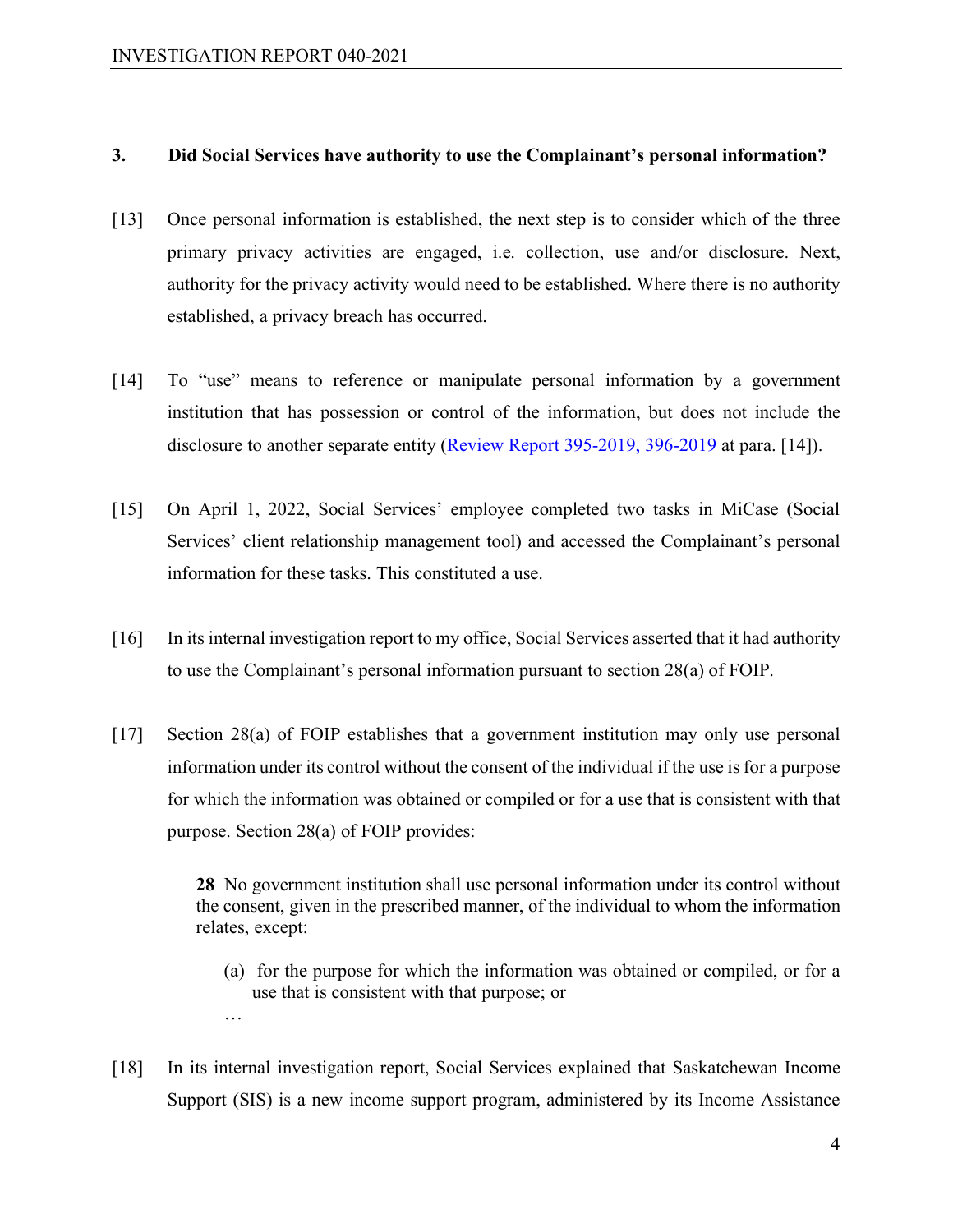division. As an income support program, it is a financial benefit of last resort. Administered through a new electronic system (MiCase), it allows clients from all over the province to access the program remotely or in person. The program implemented a shared caseload format, which means multiple staff in the Income Assistance division may be assigned tasks related to a client's file. Clients no longer have one worker as a point of contact in the Ministry. This allows clients to receive the quickest service possible as workflow items can be assigned to any staff, regardless of the staff members work location. Information provided by the client (i.e. obtained or compiled by Social Services) is recorded in MiCase. All case management activities occur within this data management system.

- [19] Social Services further explained that individuals can complete their application online, through the Saskatchewan.ca portal or contact the Client Service Center, where a staff member would work through the application with them and document their answers. Consent is collected by Social Services' staff at the end of the application process. The consent document is provided on the website and/or is emailed to the individual at the end of the telephone call.
- [20] To support its case further, Social Services confirmed that the Complainant provided consent on September 20, 2019, with respect to the SIS program eligibility requirements and collection and use of their personal information within Social Services. This was completed via the application portal at the time of the application.
- [21] During this investigation, my office requested Social Services provide a copy of a blank consent form to my office, for review of language on the form and to ensure that individuals could understand what items they were providing consent to Social Services for.
- [22] Upon review of the consent form, my office noted the following:
	- This form is named "Client Declaration and Consent";
	- This form lists a separate section named "Client Consent", one of the items in this section states: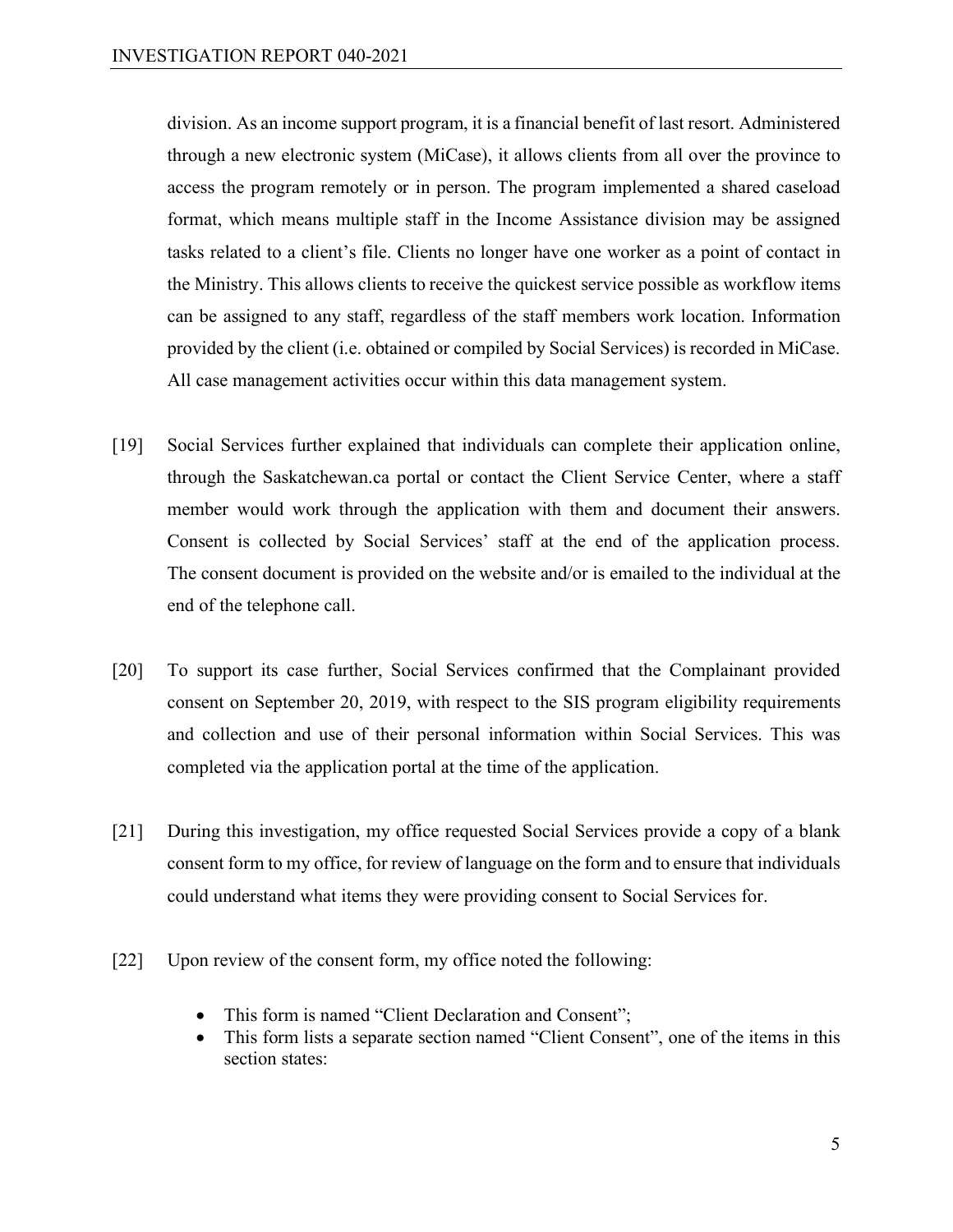… I/we give consent to the Ministry of Social Services to collect, use and disclose information or documents required to confirm my or my family's eligibility and for the purposes of case planning. Such case planning activities may include developing money management skills, accessing services from third parties, obtaining and maintaining utility services… Examples include, but are not restricted to, information or documents from:

- <sub>…</sub> Any landlord, past employer and providers of pre-employment services or programs for the time period you are in receipt of Saskatchewan Income Support…
- There is no expiry date on the "Client Declaration and Consent" form.
- [23] In its internal investigation report, Social Services also provided a copy of the two tasks that were completed by its employee in the Income Assistance division in the North Battleford office. Upon review of both the tasks, it appears that the first task completed was "review supporting documents – SIS communication" and the second task completed was "Security deposit – security deposit of \$500 issued October 15, 2019. To be recovered at \$50/month."
- [24] Again, in its internal investigation report, Social Services confirmed that both task items were completed and closed with respect to the individual plan for the Complainant. Social Services' Privacy Officer also confirmed that they contacted the Manager of the employee, who confirmed that the employee was assigned to the Income Assistance Redesign Team. The Manager confirmed that in such role, the employee was often assigned SIS production work in MiCase, which included updating individualized plans. The Income Assistance Manager reviewed the audit logs and confirmed that both the task items on the Complainant's individualized plan were closed by the employee, as assigned work and that there was no unauthorized access/use of the Complainant's personal information.
- [25] Upon review of Social Services' internal investigation report and the two tasks completed by the employee in the North Battleford office, it appears that the Complainant's personal information was obtained or compiled by Social Services to provide them financial assistance from the SIS program. It also appears that on April 1, 2020, the employee used the Complainant's personal information to complete the two tasks which were open/ outstanding in the Complainant's file.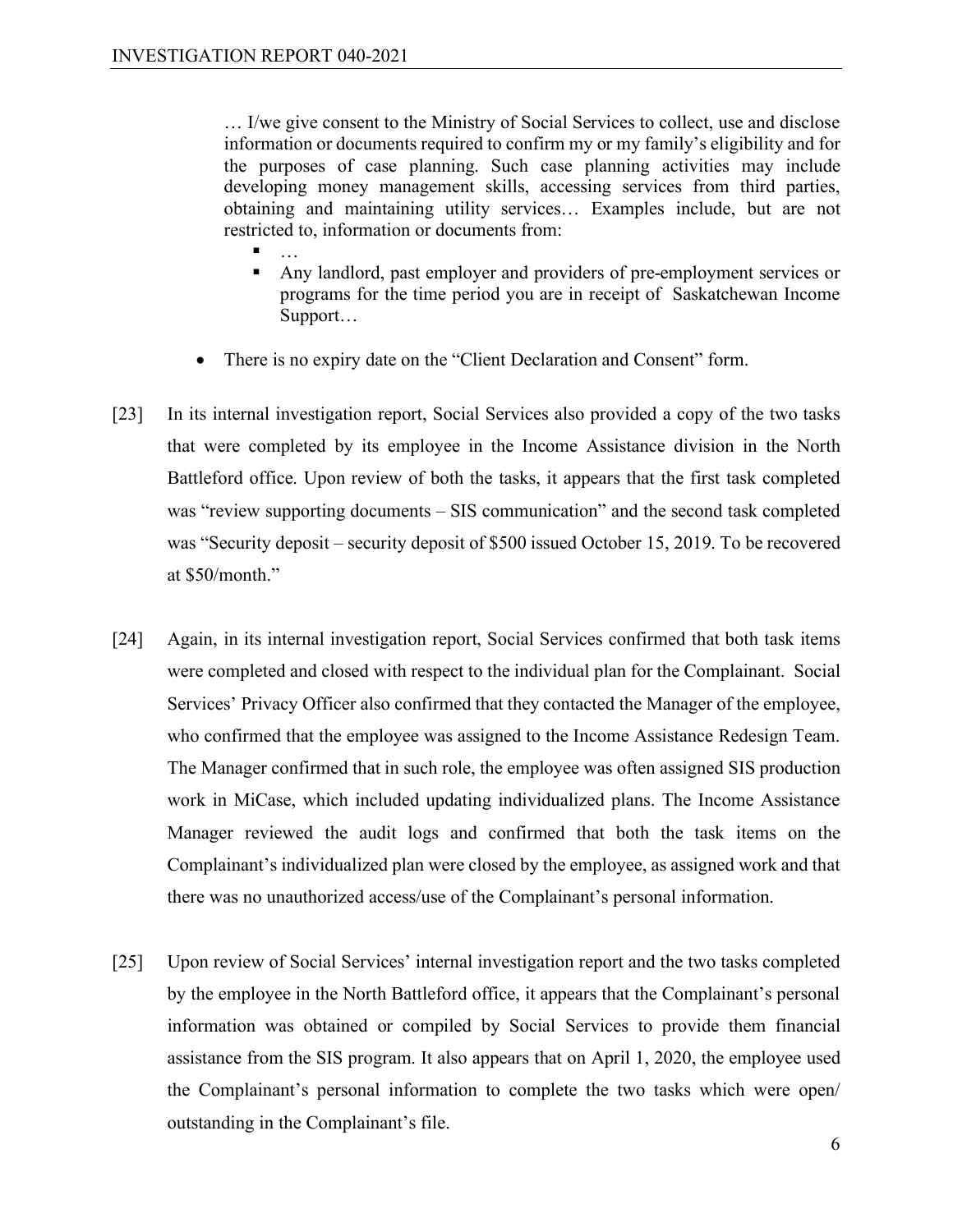- [26] Based on the Social Services' internal investigation report, it appears that Social Services took necessary steps to ensure that this employee completed both tasks, as per the direction of their manager to keep the Complainant's file updated.
- [27] My office noted that both tasks appear to fall under the items listed above from the "consent form". Therefore, Social Services had the consent of the individual to use their personal information for the purpose of delivering the SIS program. With consent, no additional authority is required under section 28(a) of FOIP.
- [28] However, I also find that Social Services used the Complainant's personal information for the purpose consistent with the purpose for which it was originally obtained or compiled (i.e. to provide financial assistance from the SIS program). Therefore, I find Social Services also had authority to use the Complainant's personal information pursuant to section 28(a) of FOIP. I therefore find no privacy breach occurred.

#### **III FINDINGS**

- [29] I find that the Complainant's personal information is involved pursuant to sections  $24(1)(d)$ and (k)(i) of FOIP.
- [30] I find that Social Services had the consent of the Complainant to use their personal information for the purpose of delivering the SIS program.
- [31] I find that Social Services also had authority to use the Complainant's personal information pursuant to section 28(a) of FOIP. I therefore find no privacy breach occurred.

## **IV RECOMMENDATION**

[32] I recommend that Social Services take no further action in this matter.